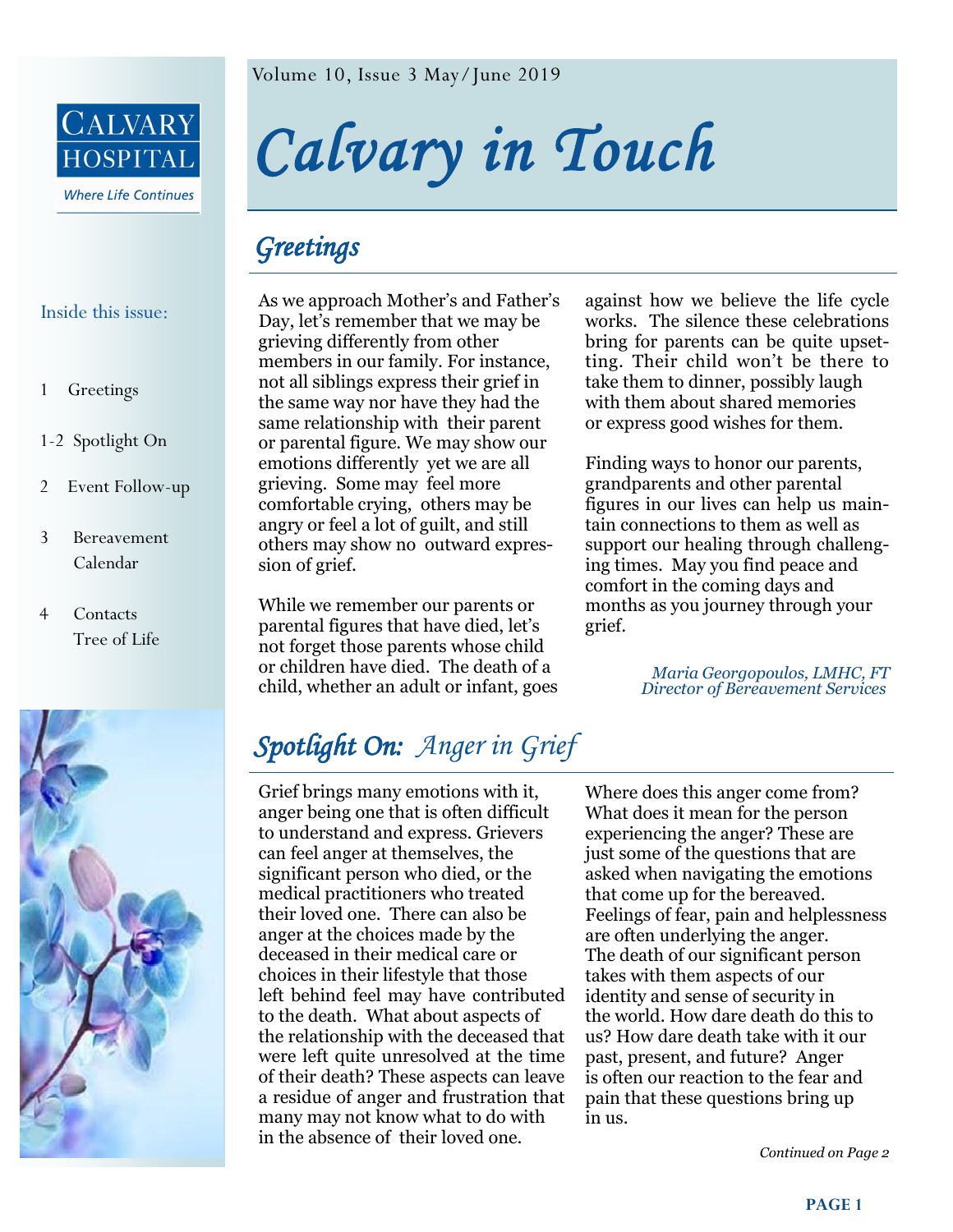# *Spotlight on: Anger in Grief*

Anger experienced in grief may cause the griever to behave in unrecognizable ways, ways not even recognized by the griever. What can be done about this emotion that may use up a lot of our energy? It's a good idea to start by allowing yourself the space to be angry and telling yourself that this too is a part of your grief. It's also important to recognize when anger has become overwhelming and give yourself permission to take a step away from it for a while. Breathe...remove yourself from what is going on and breathe. Often we just need a moment to regroup our minds in order to continue functioning.

Grief can be exhausting so it is important to have compassion for ourselves; to give ourselves time to help the healing. Being around those who are supportive and offer help in ways you need also helps with releasing some of the more difficult emotions we have.

Losing our loved one to death will forever change who we are. Let's make it so the hurt of loss helps us grow as we learn to cope with the pain that helps the healing process.

> *Joanne Castellanos. MHC-LP, Bereavement Counselor Calvary Hospital*

## *Event: Bereavement Course*

Every year, Calvary Hospital offers an immersive Bereavement Course for students and workers in the helping professions. It's historically been a 10-week commitment. However, after reading numerous evaluation comments regarding the desire for more lectures, it is now an 11-week course. It takes place once weekly from March through May and attendees have the option between the Bronx campus or our Brooklyn location. The lectures are led by a great team of Master's level counselors, PhD's, Doctors and Pastoral Care staff members.

Our topics include lectures on the death of a child, parent, spouse, young adult bereavement, compassion fatigue, multicultural aspects of grief, trauma/ complicated grief, and important self-care strategies.

Each presenter creates a welcoming and comfortable atmosphere upon discussing some difficult topics. They balance the necessary academic sections with important examples of real-life group exercises. Some of these examples include recounts of what clients have said and done, how other members have reacted, and how the facilitator managed the situation. Through this educational recollection, everyone is able to understand the group dynamics and how people grieve a little more deeply. At the end of each lecture, the presenter opens up the space for questions and a discussion. It's wonderful to hear such thoughtful and sensitive feedback from everyone.

I think the most valuable thing to take from a course like this is that there is always room to grow as a professional. Apart from the specific things I have learned about how children grieve, how a spousal death can differ from a parent's death, and how every factor of a person's life can influence their grieving pattern, I've also noticed that the best thing a counselor can assume is that they are not the expert on another person. The value of learning about grief is that we are able to better care for the bereft. We must understand that anger, guilt, and withdrawing from social activities are all completely normal reactions for many. For adults who care for children, understanding the developmental stages a child goes through is crucial in determining appropriate interventions. Through conversation and learning, we can start to push aside the harmful myths about grief, like the idea of closure, and make way for a more compassionate approach not just from professionals, but from everyone. By listening to someone, validating them, and trying to understand them, we are giving them a service that is invaluable to their healing process.

> *Stephanie Insalaco, MA-MHC Bereavement Counselor Calvary Hospital*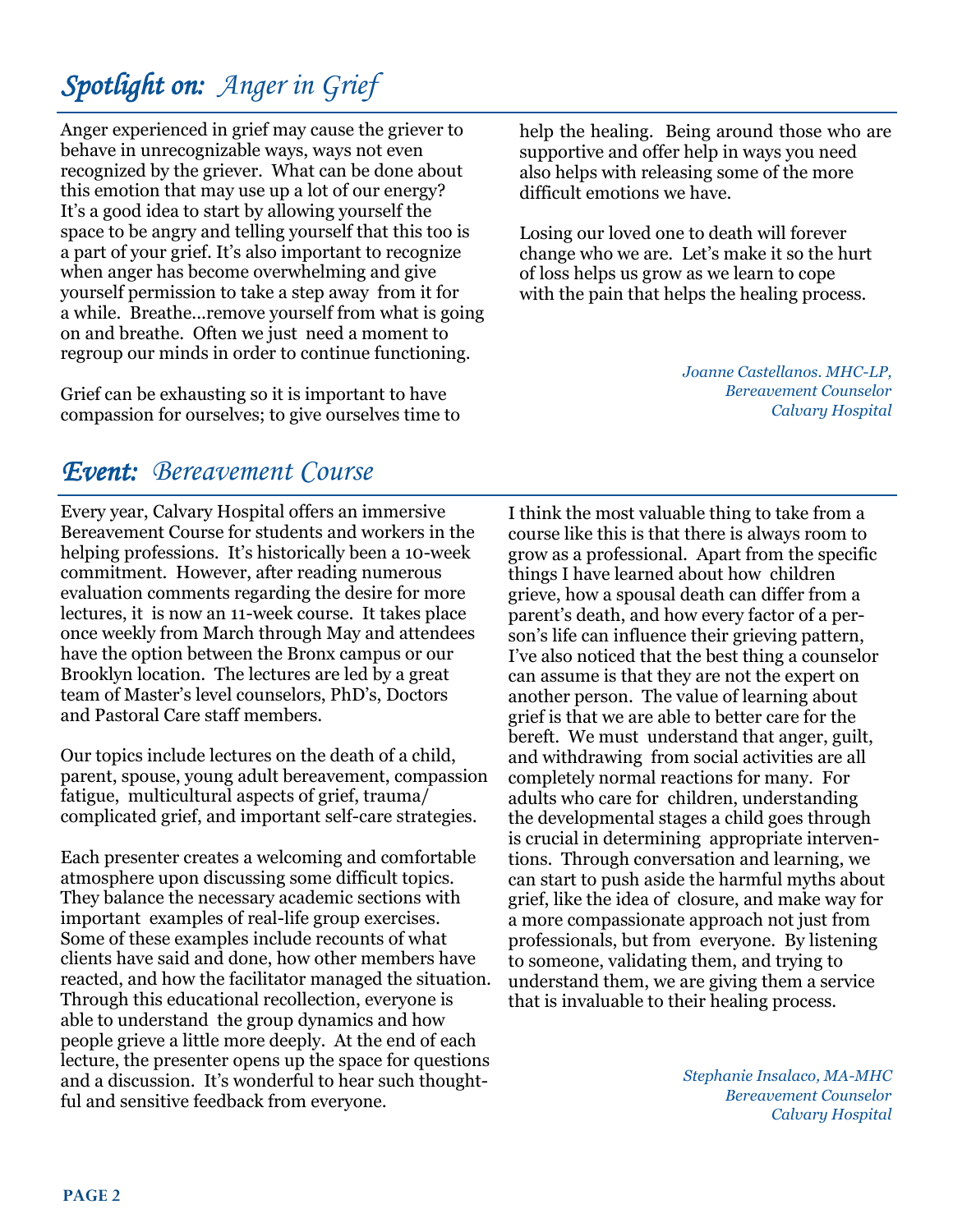## *Monthly Calendar*

#### **BRONX GROUPS**

Adult Death of a Child 2nd, 3rd & 4th Thursday: Sherry 12:30 pm - 2:00 pm

#### Death of a Child

Wednesday: Joanne 1:00 pm - 2:30 pm Wednesday: Sarah 6:00 pm - 7:30 pm

#### Adult Death of a Parent

Wednesday: Stephanie 6:00 pm - 7:30 pm Thursday: Joanne 5:15 pm - 6:45 pm

#### Death of a Sibling

Tuesday: Joanne 5:30 pm - 7:00 pm

#### Death of a Spouse/Partner

Tuesday: Joanne 1:00 pm - 2:30 pm Thursday: Joanne 7:00 pm - 8:30 pm

Death of a Young Spouse/Partner Wednesday: Joanne 5:30 pm - 7:00 pm

#### Spanish Speaking Group

Monday: Yvette 12:30 pm - 2:00 pm

#### Precious Moments Ages 6 - 9

Tuesday: Sarah 4:00 pm - 5:30 pm Thursday: Sarah 4:00 pm - 5:30 p.m.

In Be-tween Ages 10 - 12 Thursday: Sarah 6:00 pm - 7:30 pm

Teen Group Ages 13 - 17 Tuesday: Sarah 6:00 pm - 7:30 pm

#### Men's Discussion Group

1st Thursday: Sherry 12:30 pm - 2:00 pm

 $\_$ Calvary Hospital 1740 Eastchester Road

#### **BROOKLYN GROUPS**

Precious Moments Ages 6 - 9 Tuesday: Rashida 4:00 pm - 5:30 pm

In Be-tween Group Ages 10 - 12 Thursday: Abby 4:00 pm - 5:30 pm

Teen Group Ages 13 - 17 Wednesday: Rashida 4:00 pm - 5:30 pm

Death of a Spouse/Partner Thursday: Rashida 5:00 pm - 6:30 pm

Death of a Young Spouse/Partner Thursday: Abby 6:00 pm - 7:30 pm

#### Adult Death of a Parent

Tuesday: Rashida 6:00 pm - 7:30 pm

#### Death of a Child

Monday: Rashida 5:30 pm - 7:00 pm Tuesday: Abby 6:00 pm - 7:30 pm

#### Young Adult Group

Wednesday: Abby 6:00 pm - 7:30 pm

Mindfulness & Movement for Grief Dates to be determined

St. Joseph High School 80 Willoughby Street Brooklyn, NY 11201

 $\overline{\phantom{a}}$  , where  $\overline{\phantom{a}}$ 

#### **MANHATTAN GROUPS**

Precious Moments for Children 6-11 Wednesday: Stephanie 4:00 pm - 5:30 pm

Teen Group Thursday: Stephanie 4:00 pm - 5:30 pm

Death of a Parent Wednesday: Stephanie 6:00 pm - 7:30 pm

Death of a Spouse/Partner Thursday: Stephanie 6:00 pm - 7:30 pm

#### $\overline{\phantom{a}}$  , and the set of the set of the set of the set of the set of the set of the set of the set of the set of the set of the set of the set of the set of the set of the set of the set of the set of the set of the s Terence Cardinal Cooke Health Care Center 1249 Fifth Avenue 9th Floor New York, NY 10029

*For more information or to schedule an appointment; please call Lynne Marie at (718) 518-2173*

#### **MEMORIAL SERVICES**

Bronx Christian May11 June 8

Bronx Jewish June 2

Brooklyn Christian June 9

Brooklyn Jewish May 19